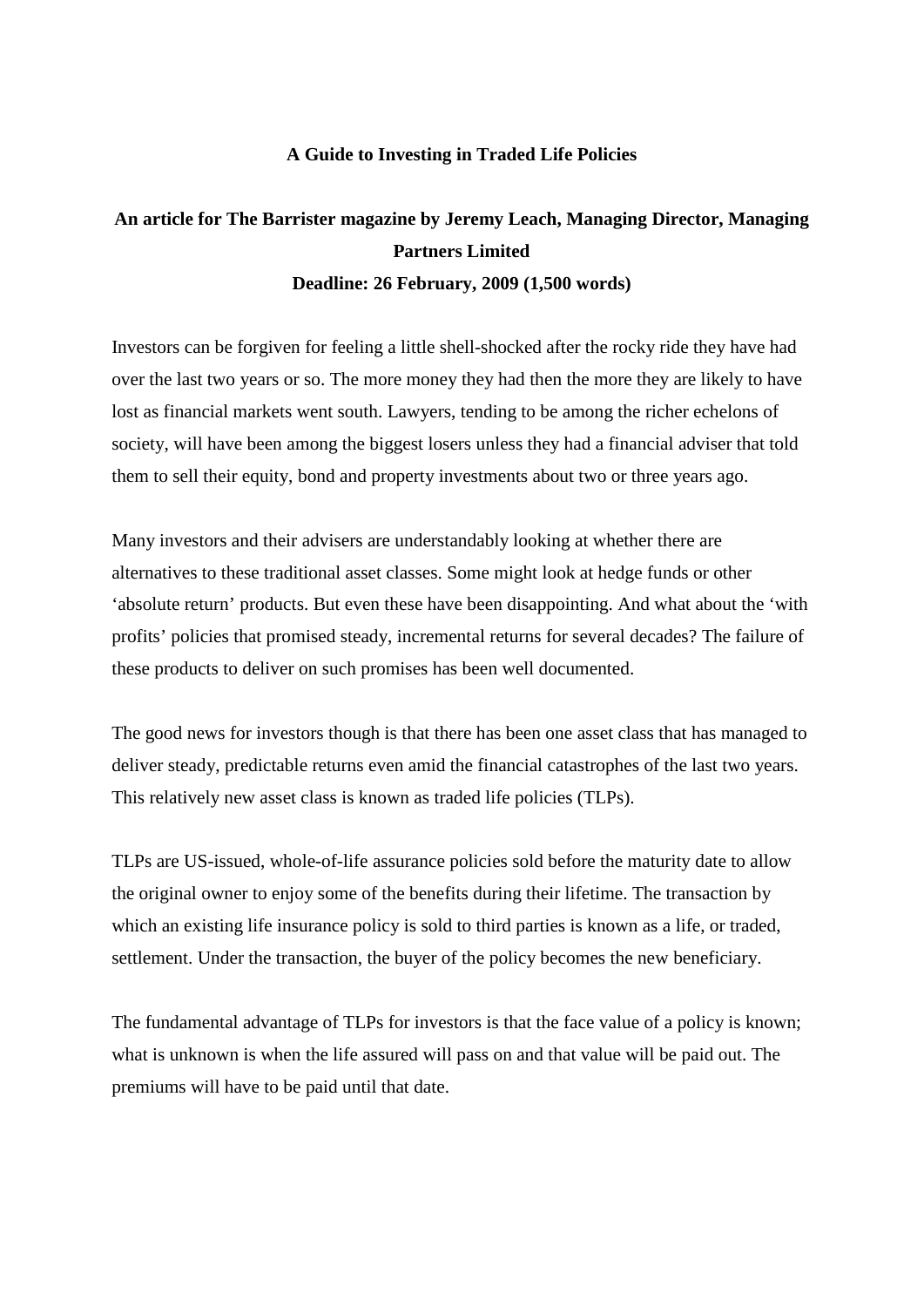Some large institutions, such as banks, buy TLPs directly and build up their own substantial portfolios. But there is another way to invest in them that is available to ordinary investors: there is a growing number of collective investment schemes, or funds, that invest in TLPs and which are managed by professional fund managers.

These fund managers must use actuarial analysis to buy TLPs at the right discounts, calculating backwards from the known face value, and carry out sufficient diversification to control the risk. The old adage "don't put all your eggs in one basket" applies here because a manager should not buy policies issued by just one company in case it goes bust. Thankfully, this has not been a problem, even in the current financial climate.

It is also important to have a high number of policies because while it is known from day one what a policy will be worth upon maturity, it is not possible to know exactly when the life assured will pass on and how many premiums will have to be paid before that date. The higher the number of policies that are held, the greater the chance that the actual maturities converge towards the standard life expectancies used to manage the fund.

Clearly managing TLP funds is a complicated task. But with the right investment process it is possible to deliver secure, incremental returns to a high degree of accuracy in the order of 8- 10% per annum, year in, year out. These returns are largely unaffected by what is happening on financial markets because people always want to sell their policies at all stages of the economic cycle, if not more so in downturns when they might need to raise cash.

Last year was particularly good for TLP funds. The sterling share class in MPL's own Traded Policy Fund, which is available to retail investors, delivered 10.56% net of all charges over the year to 1 January 2009. The credit crunch was in fact beneficial for TLP investors, who were able to buy them at discounted prices towards the end of last year from cash-strapped institutions with substantial portfolios that were selling TLPs at a discount to raise money.

TLP funds are becoming popular. A report by Professor Merlin Stone of the Bristol Business School, published in December, estimated that investment in TLP funds by both retail and institutional investors rose by more than 50% over the year to 1 November 2008.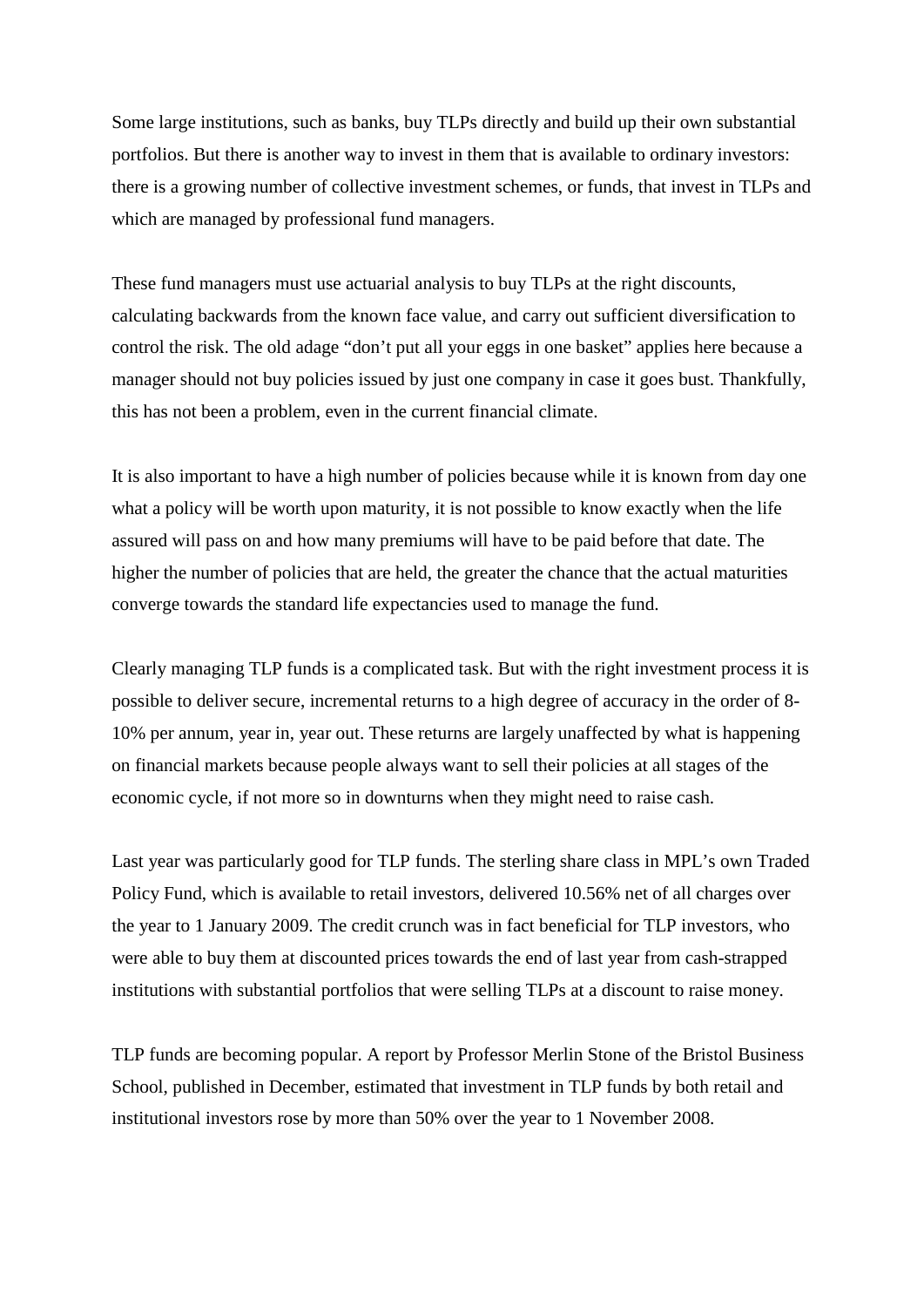One of the reasons that Professor Stone believes that TLP funds are likely to grow in popularity among retail investors is that they can be a good replacement for with profitsbased investments because they offer steady, incremental returns with relatively low risk.

The sensitive nature of TLPs in being linked to the lives of individuals does raise emotive issues. But investors should have a clear conscience about investing in them. There are many reasons why someone may wish to sell a policy. People's insurance needs change throughout their lives. For example, a young couple might take out insurance to protect each other or their children against their premature deaths, but they might divorce or outlive their children. Premiums can also become a burden or unnecessary expense and they might need ready cash to pay for care. Companies insure their staff but those staff might leave the company, the company might become unable to pay the premiums or a new owner takes over and changes the staff benefits. For all these reasons and many more, thousands of policyholders in the US decide unsolicited that they want to sell their policies each year.

Another contentious issue is the fact individuals are selling assets at deep discounts that they could otherwise pass on to inheritors. However, it is worth bearing in mind that the TLP market allows policyholders to benefit from policies they have paid for themselves, rather than having to pass those benefits on to anybody else. As part of the life settlement, inheritors have to approve the transaction before it can take place. It should also be borne in mind that a second-hand market exists only because it offers policyholders much better prices than they would get from the insurance companies, which offer zero or near-zero surrender values.

The TLP market first took off in the 1980s during the AIDS epidemic, when a substantial number of people required ready cash to pay for care. Some years on, the market has now become much more focused on policies written on the lives of seniors, or over-65s, where life expectancy opinions are much more consistent. While the TLP market is still quite young in many respects, it has grown at a phenomenal rate from a mere \$50m in 1990 to a staggering \$10 billion in 2006. The potential is for further growth. Unlike the UK, where the market in traded endowments have a limited life span because people do not buy with profits policies so much any more, people continue to buy life insurance policies in the US. The total value of life policies held by the over-65 age group in the US is currently estimated to be \$500 billion.